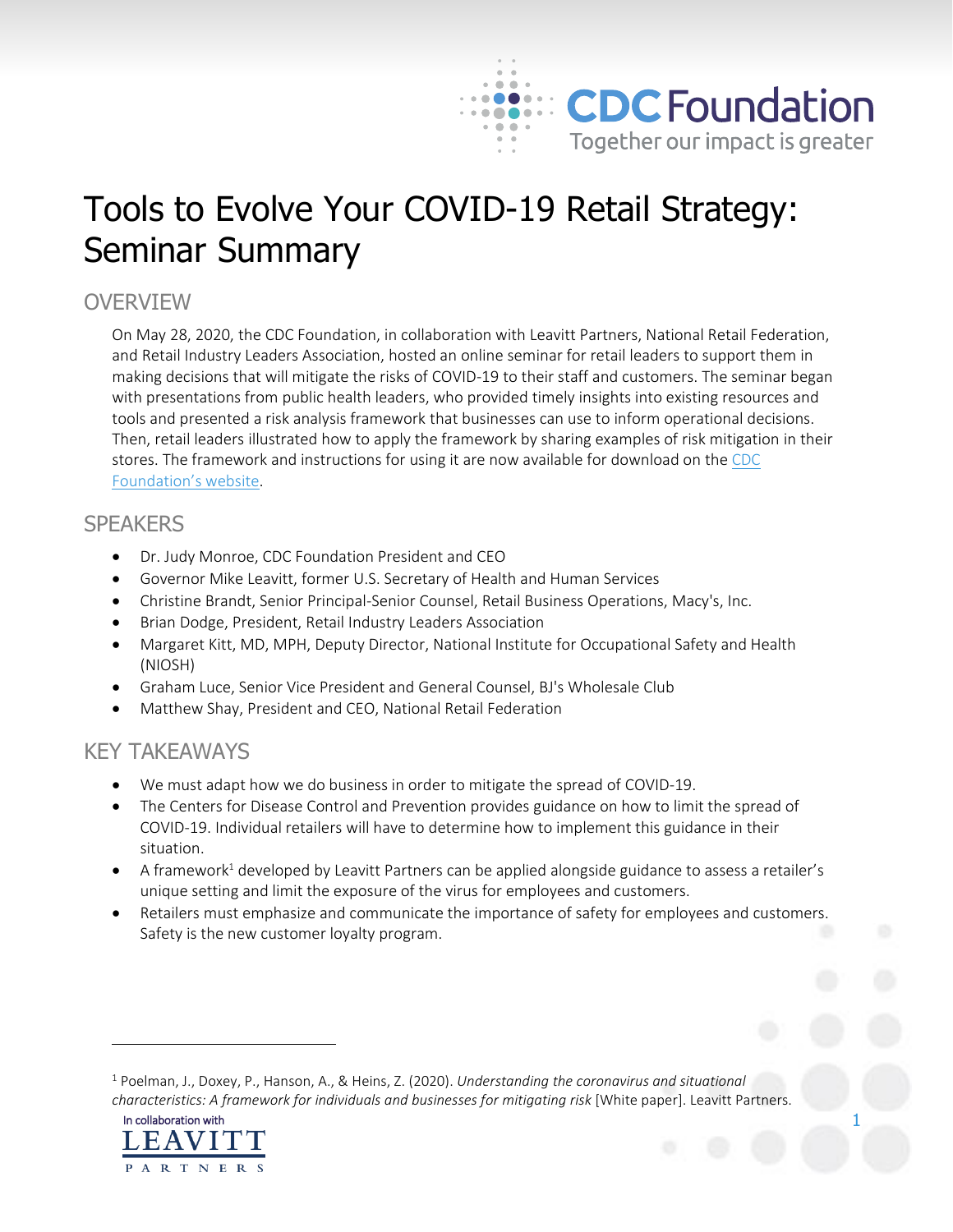### Overview of COVID-19 and Available CDC Tools – Dr. Margaret Kitt, NIOSH

Dr. Kitt, Deputy Director of NIOSH, stated that the virus is thought to spread mainly from person to person through respiratory droplets produced when an infected person coughs or sneezes or talks. These droplets can land in the mouths or noses of people who are nearby or possibly be inhaled into the lungs. Some recent studies have suggested that COVID-19 may be spread by people who are not showing symptoms.

Ways to mitigate the spread of COVID-19 include use of personal protective measures (e.g., handwashing, cough etiquette, and face coverings) at home and social distancing while in community settings.

#### CDC Tools and Resources

- [Interim Guidance:](https://www.cdc.gov/coronavirus/2019-ncov/community/guidance-business-response.html) Strategies and recommendations for employers responding to COVID-19, including those seeking to resume normal or phased business operations.
- [Workplace Decision Tool:](https://www.cdc.gov/coronavirus/2019-ncov/community/organizations/workplace-decision-tool.html) Offers a tool to help workplaces decide if they are ready to open.
- [Workers at High Risk:](https://www.cdc.gov/coronavirus/2019-ncov/downloads/php/CDC-Activities-Initiatives-for-COVID-19-Response.pdf#page=49) Approaches for workers at high risk.
- [Cleaning and Disinfection:](https://www.cdc.gov/coronavirus/2019-ncov/community/clean-disinfect/index.html) CDC and EPA guidance on cleaning and disinfection to get workplaces safe and ready for return.

#### Situational Characteristics to Consider and How They Apply to Different Settings

The framework consists of seven "situational characteristics," which are elements of environments or situations that may be categorized as higher or lower risk: movement, duration, proximity, respiratory output, group size, touch, and congestion. Retail practitioners can apply the framework to solve practical problems when guidance is not available. Please see the [Appendix](#page-3-0) for a more detailed description of the framework.

#### Retail Scenario Planning and Panel Discussion

- 1. High-touch customer sales
	- a. *High-Risk Considerations*: Using the situational framework above, "higher risk" factors that need to be mitigated are duration, proximity, touch, and possible congestion.
	- b. *Mitigation*: Retailers can mitigate some high-risk factors by shortening the duration of customer and associate engagement; using gloves; and keeping customers 6 feet apart.

#### 2. Service counters and checkout

- a. *High-Risk Considerations*: Using the situational framework above, "higher risk" factors that need to be mitigated are duration, proximity, touch, and congestion.
- b. *Mitigation*:Retailers can mitigate some high-risk factors by reducing duration; adding floor decals and signage to remind customers of social distancing; using loudspeaker reminders; and limiting capacity to 20% of a store's normal capacity.

#### 3. Loading dock

- a. *High-Risk Considerations*: Using the situational framework, "higher risk" factors that need to be mitigated are duration, proximity, respiratory output, touch, and possible congestion.
- b. *Mitigation*: Retailers can mitigate some high-risk factors by limiting duration when possible; using automated material handling equipment when available; providing face

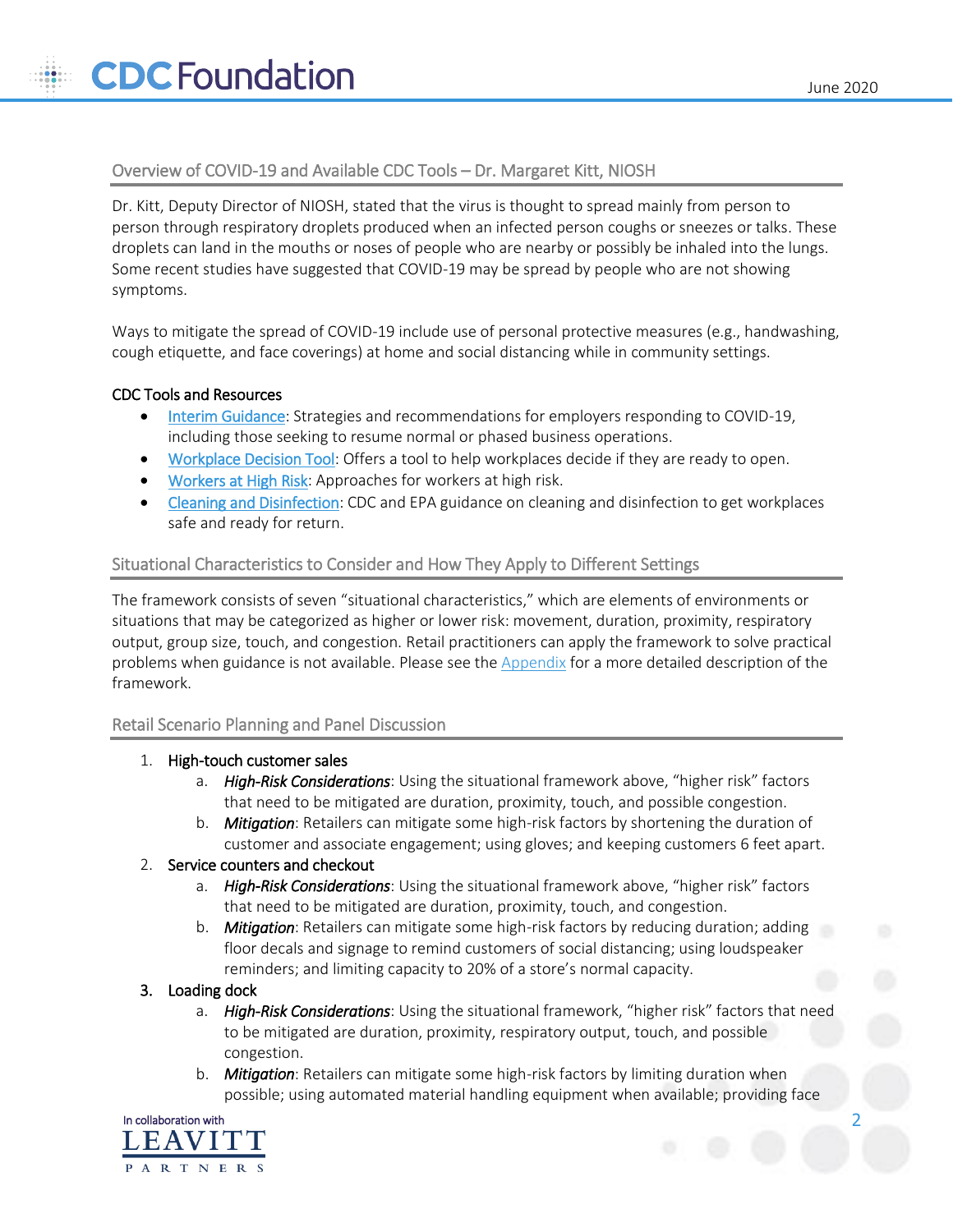coverings and gloves to employees; and limiting the number of employees at a loading or entrances at any given time.

#### Collaboration with Public Health

Collaboration with local public health officials is important for retailers and may include consultation and relationships with local departments of health and local OSHA representatives. Two-way communication helps to reduce the spread of COVID-19 and keep customers and employees healthy. For a listing of state and territorial public health websites, pleas[e click here.](https://www.cdc.gov/publichealthgateway/healthdirectories/healthdepartments.html)

#### CDC Foundation Tools

The CDC Foundation acknowledges that guidance is not a one-size-fits-all approach. A structured approach, such as applying the seven situational characteristics to one's unique setting, will support retailers in assessing the risk profile of their own setting and making plans to mitigate risk.

> To download tools and apply the framework to one's own settings, visit: <https://www.cdcfoundation.org/covid-19-seminars>